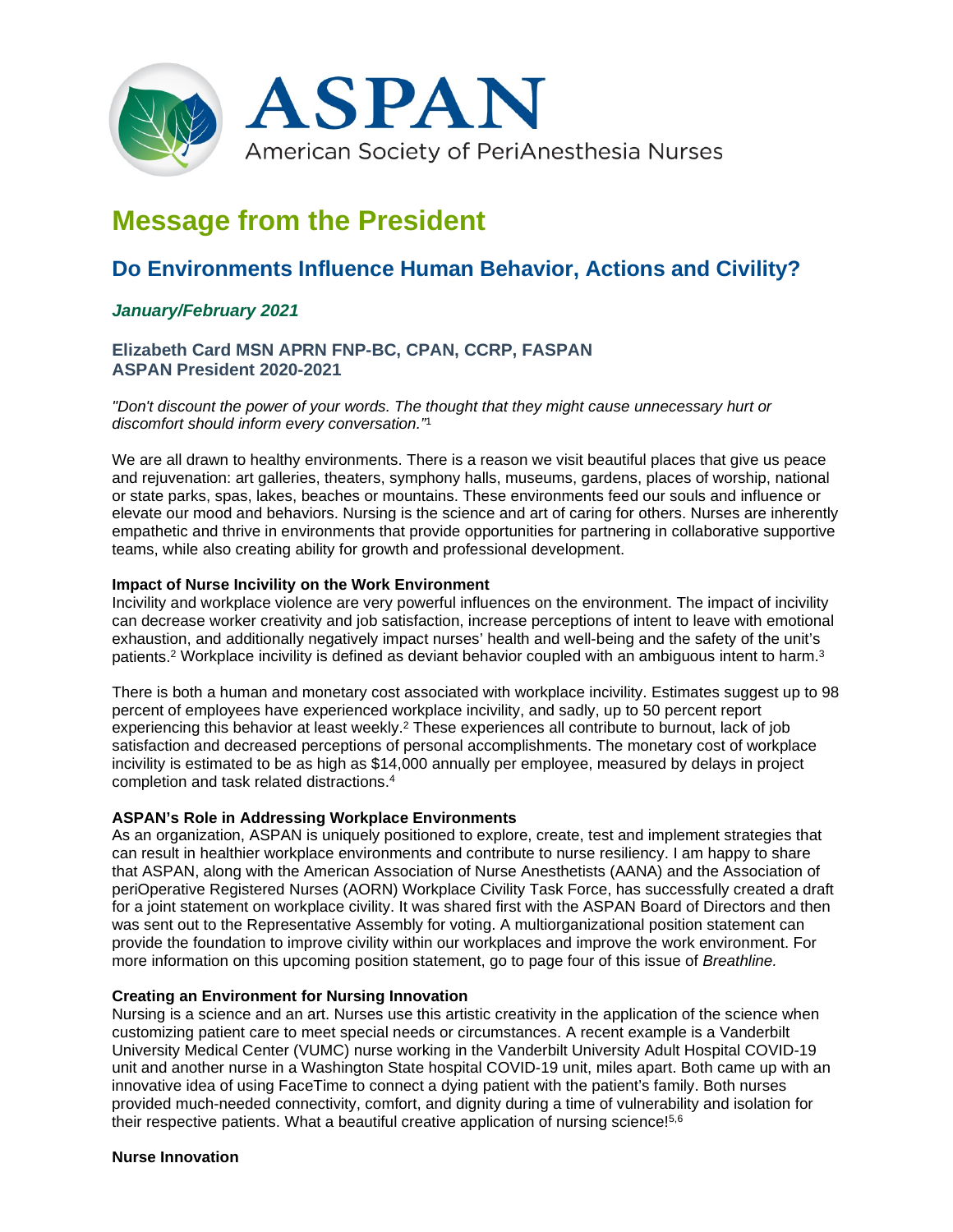This creative artistic application of nursing science often happens through an innovation. The concept of innovation has been explored and embedded within the business world for some time now. However, innovation is still fairly new in nursing.

Creative ideas are the sparks to ignite innovation. But these ideas require an environment in which to nurture the new concept into an innovation. There is a process for innovation, and certain environmental factors can improve the process.

#### **Model for Innovative Environment**

There are three key components in the literature related to highly innovative environments. When these components are present, innovation emerges/is born (Figure 1).





#### **Autonomous Practice**

The first component of an innovative environment is autonomous practice. An innovative environment includes both intrinsic and extrinsic components. Intrinsic components are brought to the environment by the environment's individuals. These components are beliefs and application of nursing as an autonomous practice, including creative thinking and problem-solving. These skills can all be learned and honed. A recent research article reported the strong relationship between high levels of perceptions of professional autonomy and innovative behavior within a convenience sample of 322 nurses.7 This underlines nurse innovation and can provide value and improvements to both patient care and healthcare systems.<sup>8</sup> However, individual perception of autonomous practice alone is not effective. It must be a shared value.

Extrinsic components are found within the culture of the environment outside of individuals. These components can be supported and nurtured by leaders, teams, and colleagues. The extrinsic components include a culture that values and supports nursing as an autonomous practice.7 Leadership and the team that value autonomous nursing practice inspire innovative behavior.<sup>7-8</sup> These nurses then approach barriers to practice differently by thinking critically, creatively problem-solving, and sometimes incorporating design thinking and generating innovative solutions.

#### **Creativity**

The second component of innovation is creativity. Work environments that encourage and embrace creative approaches to new solutions fuel nurse innovation.9-11 There is evidence examining the relationship between a work culture that engages the individual's creative process, and results from the individual's innovative behaviors. $9-11$  Nurses are the end-users of the largest aspects within any healthcare system. And yet, nurses are not consistently involved in the design of these systems. Innovation opportunities are visible to those who recognize the gaps or barriers in the system and creatively problem solve. This happens more naturally in creative work environments.9-11

#### **Culture Tolerant of Failure**

The final environmental element for innovation is a culture displaying high levels of risk-taking and acceptance or tolerance of failure.<sup>12-15</sup> Acceptance or tolerance of failure means interpreting failure differently, as a natural part of the learning process. Innovation is a process that includes small tests and revisions, or, stopping the process completely if results are unfavorable. A famous quote on accepting failure: "…contentment in the thrill of action, knowing success was never final and failure never fatal. It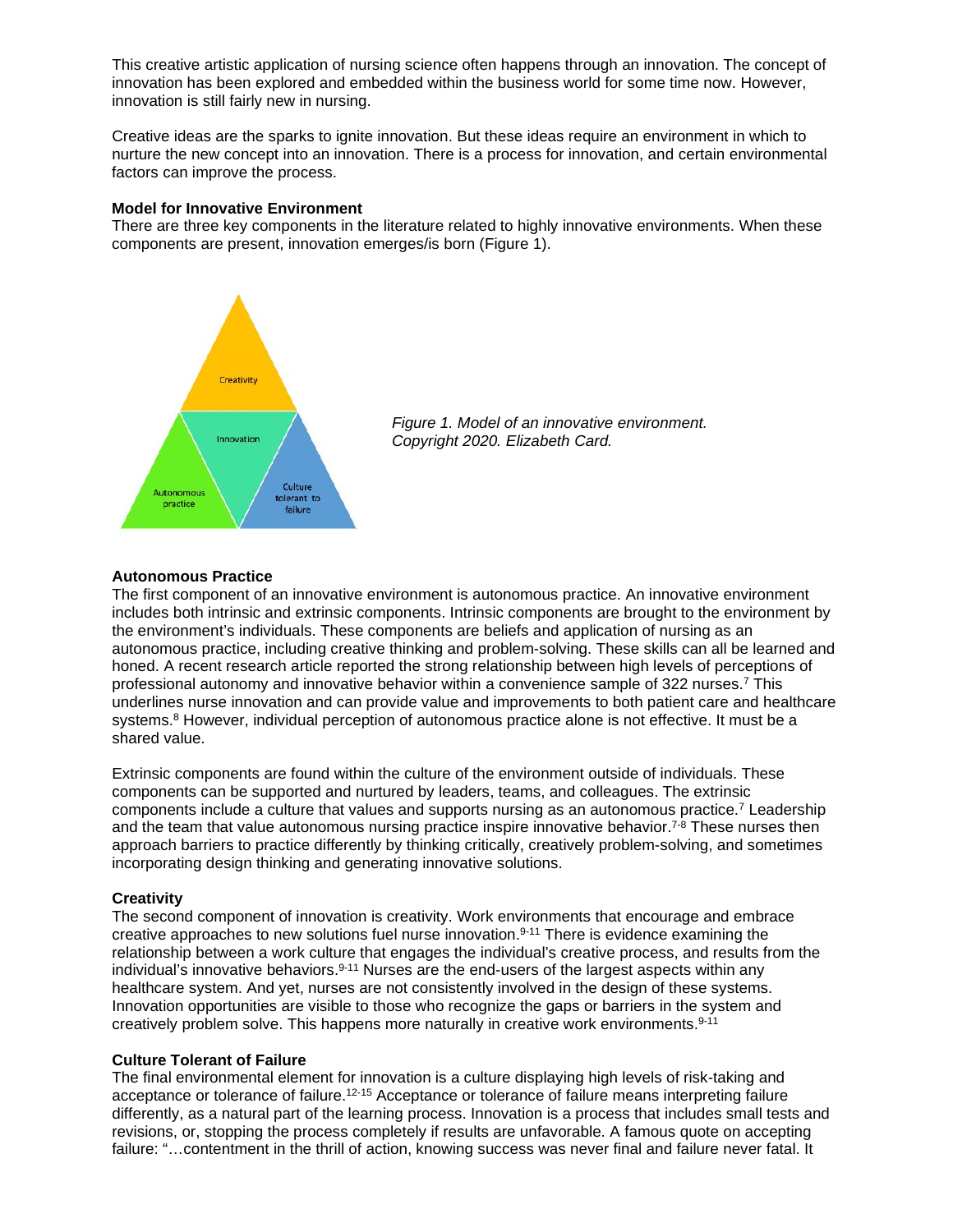was courage that counted. Isn't opportunity in America today greater than it was in the days of our grateful forefathers?"16

## **Creating a Healthy Environment for a Nonprofit Organization**

Similarly, non-profit organizations also require an environment to delicately balance and maintain authority, responsibilities, accountability, and clear lines of communication. Guiding principles can increase the ability of board members to understand their duties and to create an environment to achieve governance excellence. The Imperfect Board Member, a book written by Jim Brown, sums up these duties in several disciplines<sup>17</sup>:

### **Disciplines and Duties of Board Members**

- Direct the organization to achieve a high level of performance.<sup>17</sup> Directing is a consistent proactive, future focus, purpose-driven discipline, and includes defining the mission, vision and strategic planning for the organization. ASPAN recently updated its strategic plan with these elements in mind
- Second, reflect on the organization's result. Understand the operations and the reasons for changes in projections, maintaining a purpose-driven course<sup>17</sup>
- Third, respect members' expectations.<sup>17</sup> ASPAN is a member-driven organization where everyone's voice is heard through the Representative Assembly
- Fourth, expect great interactions between the board of directors and management or the chief executive officer (CEO).<sup>17</sup> This includes maintaining clear communication and a respectful relationship between the board and the CEO, including confirmation of the CEO's performance
- The final element in creating a healthy environment is the knowledge and application of fiduciary responsibilities. These include three primary duties<sup>18</sup>:
	- 1. Duty of Loyalty<sup>18</sup>: This is accomplished with loyalty to the best interest of ASPAN and its members through transparent disclosure of any conflicts of interest, evaluation and compensation-setting of ASPAN's executives, and reviewing financial statements and the tax form 990 prior to filing
	- 2. Duty of Care<sup>18</sup>: This means every board member acts with care and diligence in serving ASPAN. This includes preparing and participating in meetings, completing assignments on time and in sharing information or facts relevant to any board decisions
	- 3. Duty of Obedience<sup>18</sup>: This is the expectation that all board members are in compliance with the law and with ASPAN's Articles of Incorporation, Bylaws, and other corporate policies. This duty is accomplished through abiding by the Conflict of Interest policy, and, consulting independent expert advice when there are significant doubts regarding course of action

#### **Conclusion**

Nurses are the largest discipline in the healthcare system. Work cultures that expect and demand civility can improve the care environment for staff and patients. Environments that value autonomous nursing practice, embrace creativity, and are tolerant of failures also nurture nurse innovation. Organizations are healthier when the environment includes leaders who are aware of and understand how to exercise oversight and implement the vision of an organization.

# **REFERENCES**

- 1. Forni PM. *Choosing Civility: The Twenty-five Rules of Considerate Conduct.* St. Martin's Press. 2010:27.
- 2. Pearson C, Porath C. *The Cost of Bad Behavior: How Incivility is Damaging Your Business and What to Do About It.* Penguin; 2009.
- 3. Schilpzand P, De Pater IE, Erez A. Workplace incivility: a review of the literature and agenda for future research. *J Organ Behav*. 2016;37:S57-S88.
- 4. Porath CL. Pearson C. The price of incivility. *Har Bus Rev*. 2013;91(1–2):115–121.
- 5. VUAH nurse providing comfort and connecting family to a dying patient. July 9, 2020. Accessed August 28, 2020. [https://www.wsmv.com/news/the-most-sick-patients-ive-ever-seen-vanderbilt-covid-19-icu](https://www.wsmv.com/news/the-most-sick-patients-ive-ever-seen-vanderbilt-covid-19-icu-nurse-shares-experience/article_7aebbbe4-c24a-11ea-95b3-432eaeb7f406.html)[nurse-shares-experience/article\\_7aebbbe4-c24a-11ea-95b3-432eaeb7f406.html](https://www.wsmv.com/news/the-most-sick-patients-ive-ever-seen-vanderbilt-covid-19-icu-nurse-shares-experience/article_7aebbbe4-c24a-11ea-95b3-432eaeb7f406.html)
- 6. Washington State nurse uses facetime connecting family to dying patient. March 31, 2020. Accessed August 28, 2020[.https://www.cbsnews.com/news/coronavirus-mother-daughter-goodbye-facetime/](https://www.cbsnews.com/news/coronavirus-mother-daughter-goodbye-facetime/)
- 7. Kaya N, Turan N, Aydin GO. A concept analysis of innovation in nursing. *Procedia Soc Behav Sci*. 2015;195:1674-78.
- 8. Sönmez B, Yildirum A. The mediating role of autonomy in the effect of pro-innovation climate and supervisor supportiveness on innovative behavior of nurses. *European Journal of Innovation Management.* 2019;22(1):41-58.